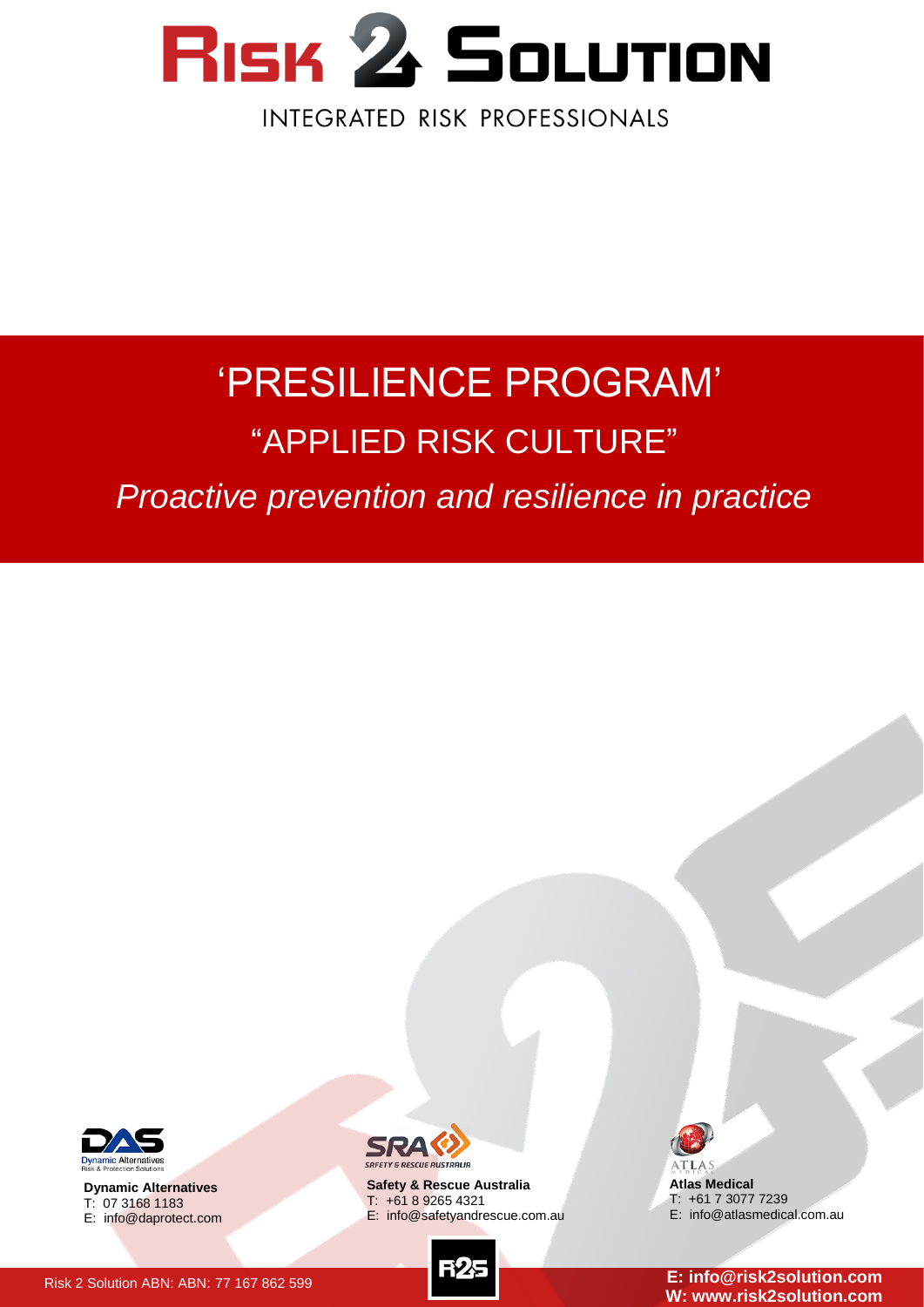

## INTRODUCTION

Organisations need to lead the way in developing capability and core skills in its people. The challenge of developing a **robust risk culture** is not as simple as ensuring tick and flick processes are in place. These core skills need to adopt an 'all hazards' approach not only as aligned to emergency management and security best practice, but also include the realities of the modern business environment, i.e. mobile workforces, networked interconnectivity, cyber threats, mental health and even terrorism.

The reality is the front line of staff are the first line of vigilant proactive prevention and first response. The dynamic nature and complexity of threats means that we don't know what is coming tomorrow, and therefore need to proactively build resilience in as many stakeholders as possible. The term used to describe this is **Presilience**<sup>1</sup> **.**

## PRESILIENCE PROGRAM DESCRIPTION

#### **What is Presilience**?

*"Presilience is the process of successfully preventing where possible, preparing for, responding to, and recovering from adverse, major business interruption events".*

#### *Its risk intelligence and risk culture in Practice!*

*Whilst Resilience is the ability or capacity to recover from harm; Presilience is a proactive process, which builds individual and team capabilities, such as vigilance, situational awareness and agile leadership skills, to enable the successful management of business interruption events for which documented response plans are often found inadequate or overly complex."*

#### **How its built?**

Based on leading research into the psychology of risk – the proposed Presilience program will focus on the following core aspects:

- Developing **robust risk culture**
- **Building risk intelligence** at individual, group and organisational levels
- Developing **enhanced situational awareness and vigilance**
- Developing **more effective decision making** and the ability to **react under pressure**
- Understanding **common threat issues** and **appropriate responses**
- Understanding **the importance of applying sound principles to stay safe at work**, at **home and online** in order to minimise harm wherever possible
- Embedding the **duty of care responsibility** and accountability across all stakeholders.

<sup>&</sup>lt;sup>1</sup> Presilience is trademarked by Risk 2 Solutions and may be utilised by the client to describe the project subject to an ongoing business commitment for R2S to deliver the required program based on a partner approach.



-